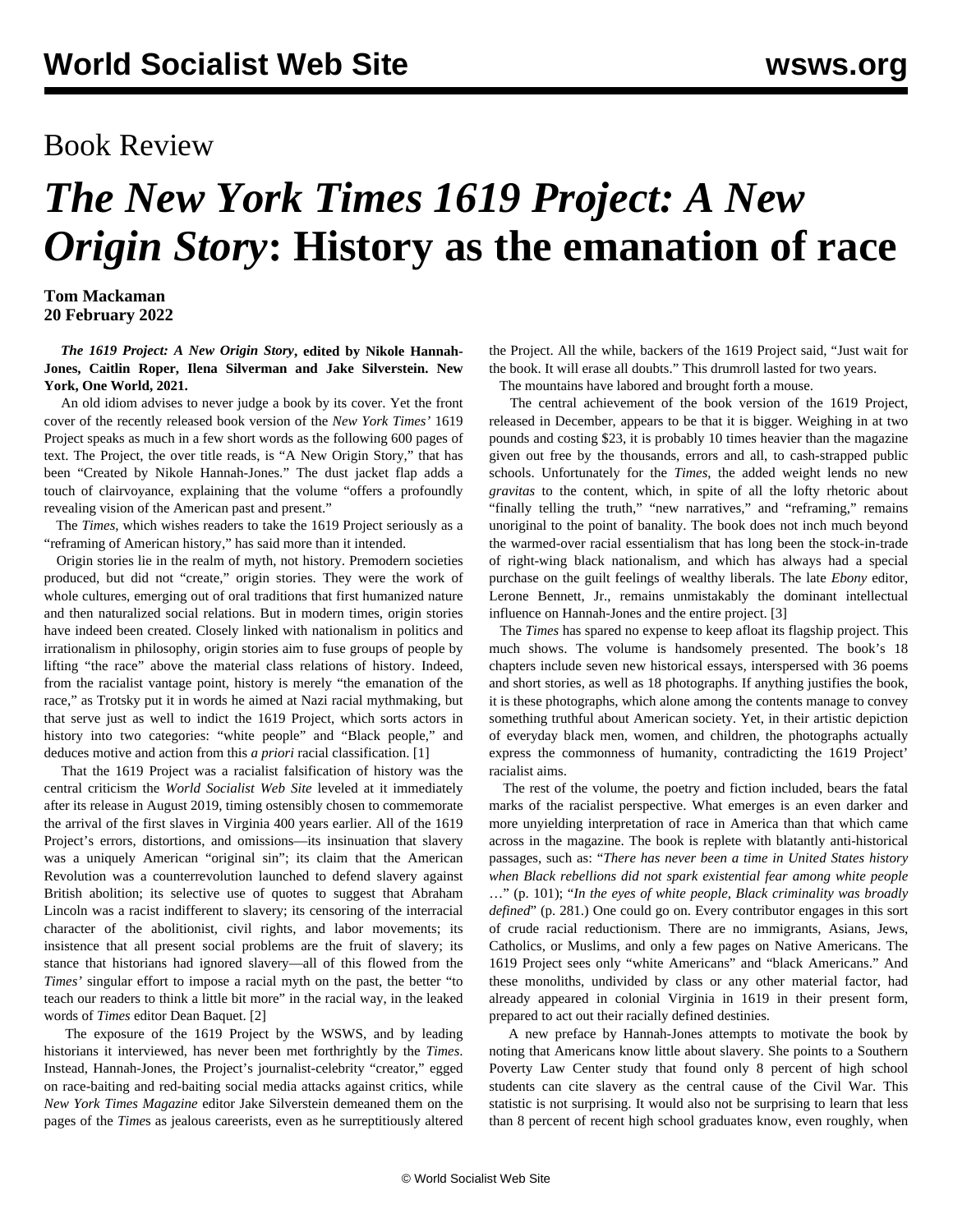the Vietnam War happened, or whether *The Great Gatsby* is a novel or a submarine sandwich. This is not the fault of students or of teachers. The public schools have been starved of funding by Republicans and Democrats alike. History and art have been especially savaged in favor of supposedly more practical "funding priorities."

 In any case, the 1619 Project will help no one understand why the Civil War happened. The book's overriding theme is that all "white Americans" were (and are still) the beneficiaries of slavery. This makes the Civil War incomprehensible. Why was the country split apart in 1861? Why did it wage a bloody war over the next four years, fighting battles whose death tolls stunned the world? Why did 50,000 men fall dead or maimed at Gettysburg in the first three days of July 1863, a half year after Lincoln's issuance of the Emancipation Proclamation? Historian James McPherson, in works such as *Abraham Lincoln and the Second American Revolution* and *For Cause and Comrades*, answers these questions. The 1619 Project cannot.

 The 1619 Project's denial of slavery's role in the Civil War is probably clearest in the essays by Matthew Desmond, Martha S. Jones, and Ibram Kendi. Desmond's essay, "Capitalism," which appeared in the original version and now reappears in slightly longer form, argues that Southern slavery was the dynamic part of the antebellum economy, and that the wealth generated from it also built Northern capitalism. Desmond has it backwards. The demand for cotton in the North, and especially in Great Britain—a demand itself contingent on capitalist economic growth—gave a new impulse to Southern slavery, and not the other way around. When the slave masters seceded and launched the Civil War, among their miscalculations was to overestimate their worth in the global economy, an error Desmond repeats.

 Over the years of 1861-1865 the Southern planters were destroyed as a class. Yet their clients in Britain and the North found new sources of cotton and emerged still richer. Desmond, a Princeton sociologist, was brought on by the 1619 Project to pay some attention to economics. But he winds up denying a material cause *and* a material effect of the Civil War. Desmond's theory cannot explain why the war happened, why the North defeated the supposedly more advanced slave South, and why it is that today we live in a world dominated by the exploitation of wage workers, and not chattel slaves.

 In her essay, entitled "Citizenship," Martha S. Jones reduces the antebellum struggle for equality to the activity of the small free black population in the North, focusing on the Colored Conventions movement that began in 1830. She simply writes out of existence the abolitionist movement, which was majority white and eventually reached even into small towns across the North. The abolitionist movement was undoubtedly a major political factor in the expansion of civil rights to free blacks—ostensibly Jones' subject—and in the coming of the Civil War, ultimately fusing with the anti-slavery Republican Party through figures such as Frederick Douglass. This counts for little to Jones and historians like her. They erect a wall between agitation against slavery, which they dismiss as mere cover for white racial interest, and what they call "antiracism," a contemporary moral-political posture they impose on history. "White Americans" of the past, even the most dedicated and egalitarian opponents of slavery, can never pass muster before these examiners.

 This "immense condescension of posterity," to borrow a phrase from the late English historian E.P. Thompson, reaches new depths in the essay by Kendi, whose career as an "anti-racist" has been so challenging to the powers-that-be that he has been showered with millions of dollars by the "white institutions" of the publishing, academic, and corporate endowment worlds. Kendi thinks he has discovered that the pioneering abolitionist William Lloyd Garrison was a patronizing hypocrite who "actually reinforced racism and slavery" (p. 430). No one in Garrison's time, neither friend nor enemy, thought so. It should be recalled that Garrison was himself nearly lynched by a racist mob in 1835. Frederick

 moved not with the tide, but against it. He rose not by the power of the Church or the State, but in bold, inflexible and defiant opposition to the mighty power of both. It was the glory of this man that he could stand alone with the truth, and calmly await the result… [L]et us guard his memory as a precious inheritance, let us teach our children the story of his life.

 After tarnishing the "precious inheritance" of Garrison, Kendi moves on to Lincoln. He rehashes the thoroughly debunked claim that the Emancipation Proclamation, the greatest revolutionary document in American history after the Declaration of Independence, was a mere military tactic. In Kendi's way of seeing things, Lincoln's order only made it "incumbent on Black people to emancipate themselves." He goes on, "And that is precisely what they did, running away from enslavers to Union lines…" (p. 431).

 Kendi does not seem to fathom that the Emancipation Proclamation made these men and women *legally* free when they ran to Union lines, rather than runaway slaves with the property claims of their masters still operative. But then again, Kendi does not even ask himself what the Union army was doing in the South. His essay is called "Progress." This must be meant ironically. Kendi sees no progress in history.

 The bringing in of Jones, of Johns Hopkins University, and Kendi, of Boston University, is meant to clothe the 1619 Project in immense authority. A couple of other efforts have been made along these lines. Here too, a law of diminishing returns seems to have imposed itself on the *Times*.

 Stung by criticism that she had no sources in the original publication, Hannah-Jones has plugged in, *ex post facto*, 94 endnotes to her "framing essay," which the editors have now given the title "Democracy." Not much else has changed from the original version, which was awarded the Pulitzer Prize in commentary—not history—for what the prize committee charitably called Hannah-Jones' "highly personal" style. The new footnotes lead to many URLs as well as personal conversations with historians, including Woody Holton of the University of South Carolina, who has staked his professional reputation to the 1619 Project.

 Sent in to provide authority, Holton is responsible for the most clamorous new error introduced into the present volume. Hannah-Jones quotes Holton as saying that the Dunmore Proclamation of November 7, 1775, a British offer of freedom to slaves of masters already in revolt, "ignited the turn to independence" for the Virginian founding fathers George Washington, Thomas Jefferson, and James Madison (p. 16), supposedly because they feared losing their human property. Unfortunately for Holton, at that point Washington was already commanding the Continental Army in war, Jefferson had drafted his tract *A Declaration of the Causes & Necessity for Taking Up Arms*, and Madison, then only 24, had joined a revolutionary organ, the Orange County Virginia Committee of Safety.

 This is not an innocent mistake. Holton and the *1619 Project* get the sequence of events wrong to support another fiction: that the true, neverbefore-revealed (and undocumented!) motivation of the Founding Fathers in 1776 was to defend slavery. These are fatal errors. And yet there is a still larger issue. Whatever the *individual motives* of Washington, Jefferson, and Madison—even if a single letter, article, or diary entry might one day be found from among their voluminous writings demonstrating that they "staked their lives and sacred honor" to defend slavery—in assessing the significance of the American Revolution much more than this must still be taken into consideration. Why was it that the great slaveless majority of colonists supported America's second-bloodiest war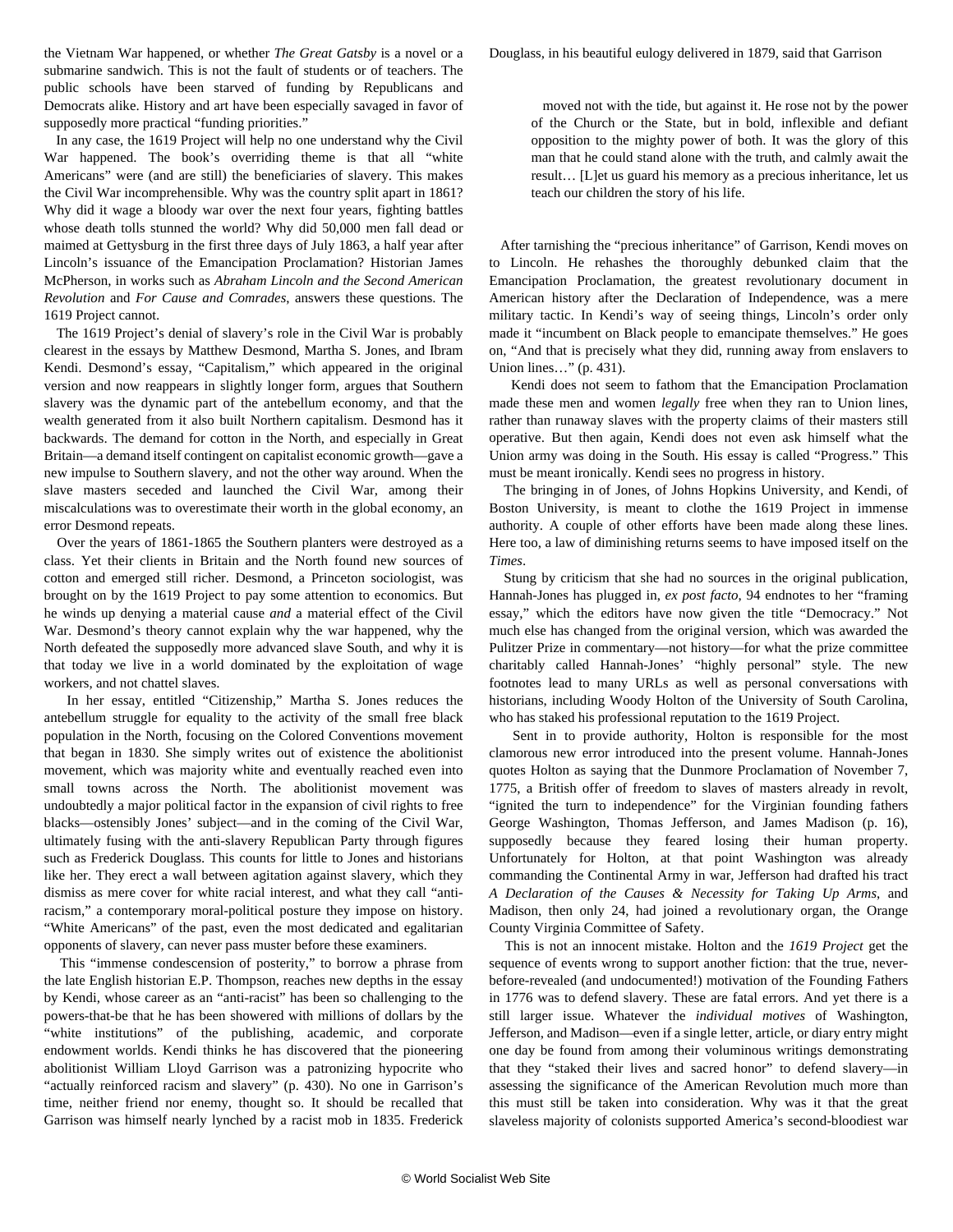for six long years? Why did thousands of free blacks enlist? And further, what was the relationship between the American Revolution and the Enlightenment, whose thought contemporaries believed that it embodied? What was its relationship to that which historian R.R. Palmer called "the age of the democratic revolution" that swept the Atlantic in its wake? What was its connection to the destruction of slavery in the US and elsewhere over the next century? How did it relate, ideologically, to subsequent anti-colonial struggles? An utter lack of curiosity about these and other critical questions characterizes the entire volume.

 The Times' Project is a politically-motivated falsification of history. It presents the origins of the United States entirely through the prism of racial conflict.

 A few contributors manage to make certain valid historical points. *Times* columnist Jamelle Bouie provides treatment of the vociferous pro-slavery advocate, John C. Calhoun of South Carolina "who saw no difference between slavery and other forms of labor in the modern world" (p. 199). Khahlil Gibran Muhammad gives a useful survey of the sugar plantation system. But as a whole, and Bouie and Muhammad notwithstanding, the book's various chapters are formulaic in the extreme. They identify present-day social, political, and cultural problems in exclusively racial terms, and then, each performing the same *salto mortale*, impose the present diagnosis on history.

 Health care, the massive prison population, gun violence, obesity, traffic jams—these, and many more problems, the *Times* wishes us to believe, are rooted in "endemic" "anti-black racism" first imprinted in a national "DNA" in 1619. The *Times*, a multi-billion dollar corporation closely tied to Wall Street and the military-intelligence apparatus, does not want readers to consider more obvious, and much more proximate, causes for America's social and political ills—for example, the extreme polarization of wealth that has reduced 70 percent of the population to paycheck-topaycheck existence, while the ranks of billionaires swell, their wealth doubling with astonishing frequency.

 As it turns out, it is all about wealth, and more specifically, cash, as Hannah-Jones admits in a concluding essay: "[W]hat steals opportunities is the lack of wealth … the defining feature of Black life," she writes (p. 456). This essay is entitled "Justice." A call for race-based reparations for blacks—any individual who can show "documentation that he or she identified as a Black person for at least ten years…." (p. 472)—it originally appeared in the *New York Times Magazine* on June 30, 2020, under the title "What is Owed."

 "Lack of wealth" is not the defining feature of "black life" in America. It defines life for the vast majority of the American and world population. But Hannah-Jones is not calling for any sort of class redistribution of wealth. On the contrary, if her proposal were put into effect, the federal government, which has not authored a substantial social reform since the 1960s, would inevitably direct money away from the little that remains to support students, the poor, the sick, and the elderly of all races. The proceeds would go to blacks *regardless* of their wealth, including to people such as herself, for whom "lack of wealth" is not a "defining feature" of life. Only recently, for instance, Hannah-Jones charged a California community college \$25,000 for a one-hour, virtual engagement—this being the charitable discount rate of her speaking fees.

 In putting its imprimatur on a call for race-based reparations, the *Times* could not have come up with an "issue" more beneficial to the Trump-led Republican Party than if it had been dreamed up by Stephen Bannon himself. Hannah-Jones, of course, claims that her proposal is not meant to pit races against each other. She simply takes it for granted that "the races" have separate and opposed interests. On this, black nationalists and white supremacists have always agreed. Indeed, Hannah-Jones appears to be completely oblivious to the dangerous implications of "the federal government," which would distribute the money, dividing Americans up by race (p. 472). The categorization of people into races by the state has

been the starting point of some of history's worst crimes—the Third Reich's annihilation of Germany's Jews being only the most horrific example.

 The existence of chattel slavery is also one of history's monumental crimes. But it was a crime in an unusual, premodern way. Slavery was inherited blindly, without questioning, from the colonial past. It was the most degraded status in a world where personal dependency and unfree labor were the rule, and not the exception—a world of serfdom, indentured servitude, penal labor, corvée, and peonage. The American Revolution, for the first time in world history, raised slavery up *as a historical problem* —in the sense that it could now be consciously identified as such, both because its existence was obnoxious to the revolution's assertion of human equality and because slavery stood in contradistinction to "free" wage labor, which grew rapidly in its aftermath. These contradictions breathed life into various attempts to end slavery peacefully. Such efforts came to naught. In a cruel paradox, the growth of capitalism, and its insatiable demand for cotton, nurtured the development of what historians have called a "second slavery" in the antebellum. Historical problems as deep-rooted as slavery are not given to simple solutions.

 Yet, "four score and seven years" later, the Civil War, the Second American Revolution, ended American slavery, hastening its demise in Brazil and Cuba as well. In the *longue durée* of slavery's history, which reaches back to the ancient world, this is a remarkably compressed period. There are many people alive today who are 87 years old, a time span that separates us from 1935. That year, the high-water mark of the social reformism of Franklin Roosevelt's New Deal, the Wagner Act was passed, securing the legal right for workers to form trade unions of their own choosing. The New Deal never did succeed in securing a national health care system, a relatively modest reform that has since been realized by many nations, but which has eluded the US for the intervening 87 years. By way of comparison, in the 87 years separating the Declaration of Independence from the Gettysburg Address, the United States destroyed slavery, an entire system of private property in man. It did so at a terrible cost. Lincoln was not far off when he said in his Second Inaugural Address that "every drop of blood drawn with the lash" might be "paid by another drawn with the sword." Some 700,000 Americans had already died when he said those words.

 Lincoln's political genius lay in his unique capacity to link the enormous crisis of the Civil War to the American Revolution, and to the still larger question of human equality—that is, to extract from the maelstrom of events the true, the essential. He did this most famously at Gettysburg, when he explained that the war was a test of whether or not the founding principle "that all men are created equal … shall perish from the earth." Lincoln knew well, as he put it in another speech, that "the occasion is piled high with difficulty, and we must rise—with the occasion," before quickly adding, "We cannot escape history."

 Our time is also "piled high with difficulty," and we can no less escape history than those alive in the 1860s. Nearly 1 million Americans have now died in the COVID-19 pandemic, part of a global death toll of some 6 million, according to the official counting. There is a clear and present danger of war with nuclear-armed Russia and China. Social inequality has reached nearly unfathomable levels. Basic democratic principles are under assault. Manmade climate change threatens the ecology, and ultimately the habitability, of the planet. These are major historical problems, to say the least. It was once commonplace—and certainly not unique to Marxists, as Lincoln's words show—to appreciate that major problems cannot even be understood, let alone acted upon, without an objective, truthful, approach to history.

[1] "Leon Trotsky: [What Is National Socialism?](https://www.marxists.org/archive/trotsky/germany/1933/330610.htm) (1933)."

 [2] ["Inside the New York Times Town Hall.](https://slate.com/news-and-politics/2019/08/new-york-times-meeting-transcript.html)" Slate. Accessed February 8, 2022.

[3] Hannah-Jones has repeatedly acknowledged Bennett's influence.